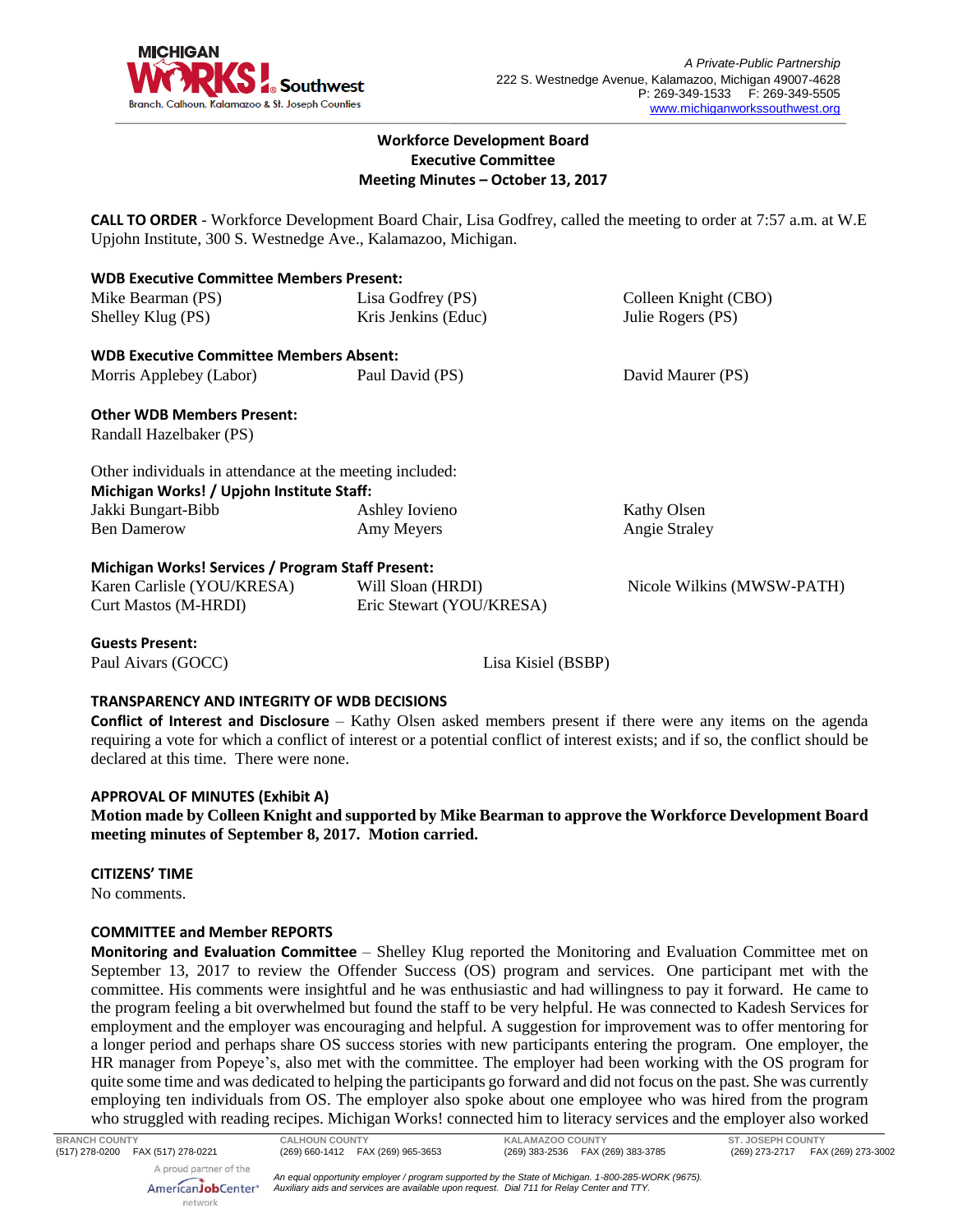with him to place him in another job that required less reading. Ms. Klug reported Employment Services provides services to individuals with a criminal background who are not enrolled in OS. Mike Bearman added that he also attended the Monitoring Committee meeting and he was glad to hear from the employer that the work was not temporary and the employees hired have a chance to advance within the business. Ms. Klug reported the staff monitoring for OS included reviewing seventeen randomly selected files to ensure they contained the required documentation, met requirements and followed policy. Based on the observations from the staff monitoring, there were no corrective actions required.

Shelley Klug also reported on the results of a recent state data validation monitoring of WIOA Youth, Adult and Dislocated Worker files. Files had as many as 135 elements in each file. The requirements are very strict for files to pass and she was pleased to report that 81% of the files examined by the State monitor, passed the review.

Julie Rogers reported she recently attended a candidates' forum held at the Northside Association of Community Development (NACD) and noted there are lots of resources in the Kalamazoo area to assist individuals with a criminal background. She suggested sharing more success stories to show how these resources are helping individuals and that perhaps the HR Manager from Popeye's would be willing to participate in a video interview. Kathy Olsen reported there was a very good article that appeared in the Battle Creek Enquirer earlier this year that included a story about a former offender and the barriers he faced on the road to success. The article included a video. [Link to the article: [http://www.battlecreekenquirer.com/story/news/local/2017/03/16/can-ex-felons-get-local-jobs-numbers](http://www.battlecreekenquirer.com/story/news/local/2017/03/16/can-ex-felons-get-local-jobs-numbers-against-them/94989880/)[against-them/94989880/](http://www.battlecreekenquirer.com/story/news/local/2017/03/16/can-ex-felons-get-local-jobs-numbers-against-them/94989880/) ]

**Veterans Committee** – Kathy Olsen reported the Veterans Community Action Team (VCAT) Employer Summit took place on September 21, 2017 at the Air Zoo. The employers in attendance stated that they "loved the event, it was well organized, great information was provided, and the speakers were top notch." She thanked the Michigan Works! Business Services staff who assisted with the event and gave special recognition to Jennifer Klempnow for leading the efforts for this event. The next VCAT Employment Committee meeting is tentatively scheduled for Thursday, November 2, 2017 from 10:00 a.m. to 12:00 p.m. at the Upjohn Institute to evaluate the day and plan follow-up activities.

The next Veterans Community Action Team (VCAT) Region 8 meeting is scheduled for Tuesday, October 24, 2017 from 10:00 a.m. to 12:00 p.m. at the Bible Baptist Church, located at 1700 N. Drake Road, Kalamazoo, Michigan.

Ben Damerow thanked everyone that helped with the event and mentioned receiving an email from Michael Wilson, the Region 8 VCAT Coordinator, that specifically thanked Jennifer Klempnow for all her hard work putting the event together.

**Disability Awareness Resource Team** – Kathy Olsen reported the approved meeting minutes from the Disability Awareness Resource Team (DART) June 13, 2017 meeting were included in the agenda packet. The committee most recently met on September 19, 2017 and the agenda included discussion on emerging issues that affect employment of individuals with disabilities as well as suggestions for disability awareness training for front-line staff. The training modules would be short and easily accessible with different topics offered every few months. More information will be provided at a later date.

**Talent District Career Council** – Kris Jenkins reported the Talent District Career Council met on September 21, 2017. The Calhoun Intermediate School District (CISD) is the fiduciary for Region 8 Adult Education and Jerry Johnson from the CISD provided an update on Adult Education Programs in Prosperity Region 8 and the standards the State will be using for assessing adult education programs. The agenda also included discussion of grants for Career Tech Education (CTE).

The date of the next meeting was changed because many of the TDCC members would be attending a conference. The new date is Thursday, December 14, 2017. She is working with Matt Lynn from the United Way of the Battle Creek and Kalamazoo Region for him to present on the same ALICE material that was provided to the WDB at the September WDB meeting.

**Membership/Nominating Committee** – Lisa Godfrey requested a change in the DENSO representative on the WDB. She requested Sarah Frink, Manager of Community Affairs & Talent Acquisition replace Paul Gallagher. This private sector appointment is for the balance of a two-year term that began October 1, 2016 and ends on September 30, 2018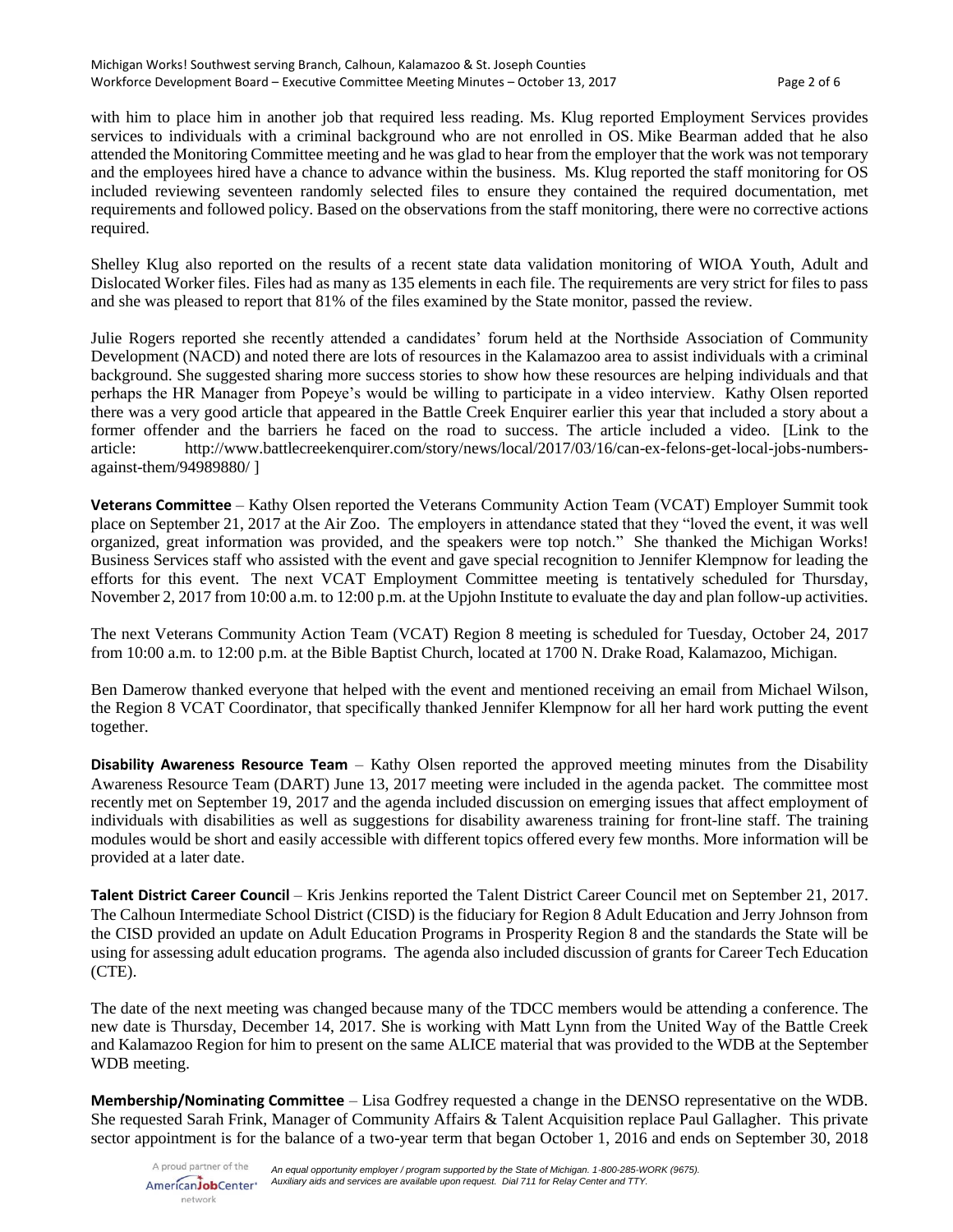and for an additional year beginning October 1, 2018 and ending September 30, 2019.

**Motion made by Mike Bearman and supported by Shelley Klug to approve the appointment of Sarah Frink, replacing Paul Gallagher, as the representative from DENSO Manufacturing on the Workforce Development Board for Michigan Works! Southwest. The private sector appointment is for the balance of a two-year term that began October 1, 2016 and ends on September 30, 2018 and for an additional year beginning October 1, 2018 and ending September 30, 2019. Motion carried.**

#### **NEW BUSINESS**

**Employment Services PY17 Plan (Exhibit D1)** – Amy Meyers requested board consideration and approval of the Employment Services (ES) Plan for PY17. A summary was included in the agenda packet. The ES Plan represented an allocation of \$417,697 for the period July 1, 2017 through June 30, 2018, reflecting flat funding from PY16. Ms. Meyers reported that employment services are available to any customer who visits the service centers. Employment Services focus on a variety of employment-related labor exchange services including: job search assistance, assessments, job referrals, placement of job seekers and recruitment services for employers. The four performance measures that are determined by the United States Department of Labor are:

- Entered employment during the second quarter after exit
- Retained employment during the fourth quarter after exit
- Median earnings during the second quarter after exit
- Employer measure

**Partnership. Accountability. Training. Hope. (PATH) Plan FY18 (Exhibit D2)** – Amy Meyers requested board consideration and approval of the Partnership. Accountability. Training. Hope. (PATH) funding plan for Fiscal Year 2018. She reported the detailed funding allocation totaled \$3,107,813 which reflects a decrease of about \$200,000 from last year's allocation. PATH funding comes from two different sources, federal TANF and state GFGP. PATH is a referral-based program for individuals who have applied for, or who are receiving, cash assistance through the Department of Health and Human Services (DHHS). Ms. Meyers reported that PATH begins with a 21-day Application Eligibility Period (AEP) where one-on-one services are provided for applicants to assist them in laying the foundation toward self-sufficiency. Upon completion of AEP, individuals transition into their participation in PATH, where they focus on finding and maintaining employment.

**Food Assistance Employment and Training (FAE&T) Program Plan FY18 (Exhibit D3) -** Amy Meyers requested board consideration and approval of the Food Assistance Employment and Training (FAE&T) funding plan for Fiscal Year 2018. Ms. Meyers reported that the total allocation of \$180,000 is an increase from the \$133,425 allocations of FY17. The FAE&T program is currently a voluntary program; however, effective January 1, 2018 Time Limited Food Assistance (TLFA) will be implemented in Kalamazoo County, and on July 1, 2018 in Branch, Calhoun and St. Joseph Counties. TLFA makes the programming no longer voluntary. Ms. Meyers stated that an increase in participants is expected and staff were informed to be prepared to serve 3-11% of the individuals referred.

### **Motion made by Colleen Knight and supported by Julie Rogers to approve the Employment Services Allocations Plan for PY17, the Partnership. Accountability. Training. Hope. Plan for FY18 and Food Assistance Employment and Training Plan for FY18. Motion carried.**

#### **STAFF REPORTS**

**Marketing (Exhibits E1-4)** – Kathy Olsen reported the Marketing Report (Exhibit E1) that was included in the agenda packet included a list of upcoming events for businesses, job seekers and the general public. She highlighted a few of the events that included a Fall Hiring Blitz that took place on Wednesday, October 11, 2017 in Branch County, a new Proposal Writing Seminar sponsored by the Procurement Technical Assistance Center (PTAC) that is scheduled for October 25-26, 2017, and the next MiCareerQuest Southwest event scheduled for November 1 & 2, 2017 at the Kalamazoo Expo Center. She noted that this year's MiCareerQuest Southwest includes an open house and career fair from 4:00-7:00 p.m. on November 1. Flyers for these three events were included in the agenda packet (Exhibits E2-4). The upcoming hiring events includes a larger scale job fair in Battle Creek on Thursday, October 19 and a healthcare focused job fair on November 8 in Kalamazoo. Hiring events are updated almost daily on the website and she encouraged individuals to check it often.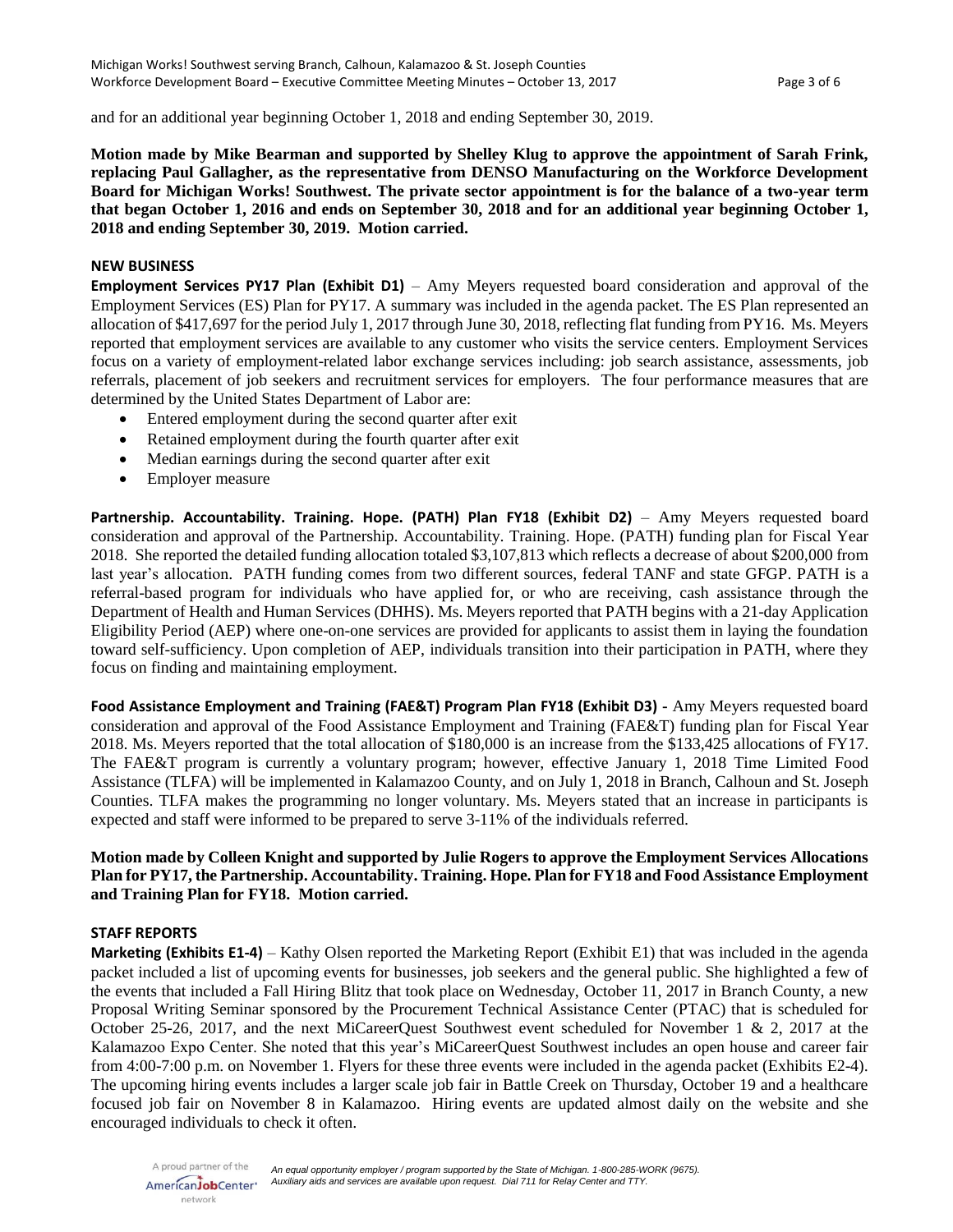#### **Program Operations / Special Initiatives**

*Offender Success Program (OS)* – Jakki Bungart-Bibb reported Michigan Works! Southwest is moving forward with an OS contract for another year with Kinexus. Under the contract, Michigan Works! Southwest will provide Employment Readiness and Social Support, which includes IDs and Transportation assistance, for the Michigan Works! Southwest area that includes Branch, Calhoun, Kalamazoo and St. Joseph counties. The OS contract period is October 1, 2017 through September 30, 2018.

*Food Assistance Employment & Training (FAE&T)* – Jakki Bungart-Bibb provided additional information regarding the Time Limited Food Assistance (TLFA) changes. She reported letters will initially go out sometime in October and then again in December to clients that will potentially be referred. Kalamazoo TLFA begins January 1, 2018 and Calhoun, Branch, St. Joseph counties will begin July 1, 2018. Currently, the estimated referrals for Kalamazoo will be as many as 2,375. With deferrals, the actual number to be served may be 3-11% of that number, which would be 72-262.

*Training updates –* Jakki Bungart-Bibb reported a CNA training was held in partnership with Friendship Village, Michigan Career Technical Institute (MCTI) and Michigan Rehabilitative Services (MRS). This training was open to individuals without a high school diploma or GED. Ten participants were enrolled, ten completed the course and passed the state certification. Nine of the 10 are employed. Another CNA training, similar to this one, is being considered for February 2018.

Staff are also in the planning stages of developing a refugee specific, production technician training at Kalamazoo Valley Community College (KVCC) with funding received from the Kalamazoo Community Foundation and are currently exploring the options for providing the training in multiple languages.

**Business Services and Skilled Trades Training Fund (STTF) Update** – Ashley Iovieno reported employer applications for Skilled Trades Training Funds (STTF) were submitted between the dates of September 18 and October 6, 2017. As of today, Michigan Works! Southwest has received 39 applications from employers in the MW Southwest area. Discussion followed regarding the positive changes to the STTF grant application for this program year. Changes include ESL training and bonuses for hiring veterans.

Ms. Iovieno reported that Apprenticeship week is November 13-17, 2017. Marketing materials are being distributed and events are being finalized surrounding that week. Ms. Iovieno reported MW staff are working with United States Department of Labor (USDOL) to bring new apprenticeships such as healthcare and early childhood development to the MW Southwest area.

**Labor Market Information (LMI) (Exhibit F)** - Labor market reports generated from Burning Glass Analytics and Real Time Jobs Data that identified the top detailed occupations, skills greatest in demand, and employers with the most job openings in Prosperity Region 8, Michigan Works! Southwest, and each of the four counties in the MW SW Area for the period August 1 through September 30, 2017 were included in the meeting's agenda packet (Exhibit F).

**Dashboard Report (Exhibit G)** – Copies of the Michigan Works! Southwest Dashboard Report (Exhibit G) that was emailed to members in advance of the meeting were distributed. Jakki Bungart-Bibb reported page one of the Dashboard Report showed regional labor participation data for August 2017 along with a comparison to August 2016. Ms. Bibb reported in the MW Southwest four-county area, there were small differences in these categories, including a slight increase in the labor force. Data on page two of the report reflected 41,300 visitors to the Michigan Works! Southwest Service Centers for the year that began July 1, 2017. Staff assisted 570 employers in filling 654 jobs; and served 484 WIOA participants during this same period. Of those WIOA participants 147 participated in training opportunities that included On-the-Job Training (OJT), work experience and occupational skills or classroom training. Of the 168 Offender Success participants, 123 have been placed in employment from October 1, 2016 through September 30, 2017. Page three of the report included data for PATH, Food Assistance, and Refugee services. She reported the PATH work participation rate remains well above the state goal. The PATH employment rate is 52.2% which does not include the 121 individuals who gained employment during the Application Eligibility Period (AEP). The average wage for PATH was reported to be \$10.05; this amount exceeds both the state and local goals. The State goal for average wage is set to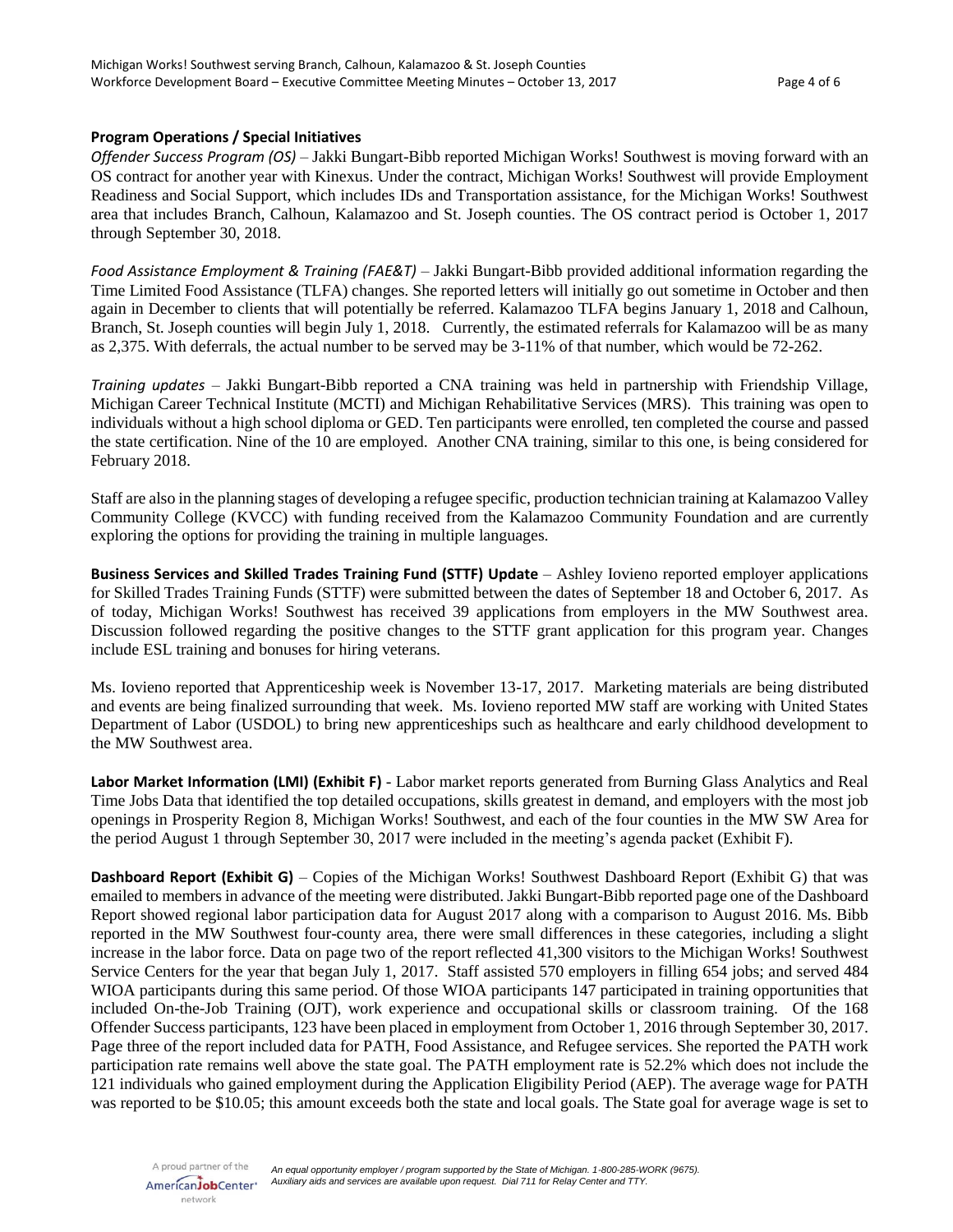be minimum wage and the local goal is \$10.00 an hour. Page four of the Dashboard Report includes a summary of data for the staff reports provided during the meeting, as well as media information.

**Director's Report** – Ben Damerow reported at the federal level, the Senate Appropriations Committee passed its spending measure for Labor, Health and Human Services in September. The bill keeps current funding levels for Workforce Innovation and Opportunity Act (WIOA) programs and avoids major cuts in other related areas proposed by the Administration and House Appropriations.

| <b>Fund Source</b> | <b>Administration House</b> | <b>Senate</b>    |                 |
|--------------------|-----------------------------|------------------|-----------------|
| <b>WIOA</b>        | 40% Reduction               | 2-5% Reduction   | 0% Flat Funded  |
| Wagner Peyer       | 40% Reduction               | 100\% Eliminated | 0.75% Reduction |
| Apprenticeships    | 10% Reduction               | 100% Eliminated  | 0% Flat Funded  |

Mr. Damerow reported that in September 2017, members of the United States Workforce Association (USWA) met with key stakeholders and White House officials on workforce development strategies. Individuals included representatives from California, Maryland, Michigan and Texas. The group met with staff to Senator Stabenow, Counselor to Secretary Acosta, staff from the House Education and Workforce Committee, Department of Education, Business Roundtable, and National Governors Association.

White House officials are looking for two to three policy ideas to improve the workforce system. Members from USWA are planning a follow-up meeting with Michigan Works! Association staff in late October to develop and prioritize ideas.

Mr. Damerow reported that workforce development staff from Michigan's Talent Investment Agency (TIA) are participating in an Operational Excellence (OpEx) initiative in response to the Governor's call to excellence – envisioned as *enhanced service to the citizens of our State and greater participation of state employees in providing those services*. OpEx consists of an interactive team process to examine processes and procedures by which we deliver services. TIA will be focusing on job seeker and employer engagement as a part of OpEx. TIA has asked for staff from Michigan Works! Southwest to participate on the team to discuss best practices and areas of improvement. Julie Rogers requested to be informed when ideas are decided upon so she could help champion those ideas.

#### **OLD BUSINESS**

None.

#### **MEMBER'S TIME**

Kris Jenkins reported Roger Curtis from the Talent Investment Agency will be attending the Superintendents meeting for Barry, Branch and Calhoun Counties next Friday at to discuss the Career Alliance Pathways and the Going PRO Campaign.

Kris Jenkins reported on her experience helping her brother who has a disability, and their visit to the Michigan Works! in Livingston County. They spent three hours at the Service Center and found it to be a productive good day. Her brother was connected to shift work doing home health care. She reported it was an interesting experience to be on the other side receiving services.

Julie Rogers reported there is a shortage in housing stock in the Kalamazoo area and that a company in Plainwell is purchasing some of the housing stock. She suggested a need for holding a summit on the topic of affordable housing. Shelley Klug reported the definition of affordable housing is often misunderstood and that a formula is used that includes is a percent of wages. It is important to educate the public on what the formula is, the threshold of sustainable wages, and what is affordable rent. Mike Bearman reported an individual can still purchase a home in the City of Albion for \$20 thousand dollars.

Mike Bearman reported it is important to continue to remember that spouses of veterans need assistance along with the veterans. Mr. Bearman also reported the recent resignation of the City Manager in Albion will be a big loss to the community.